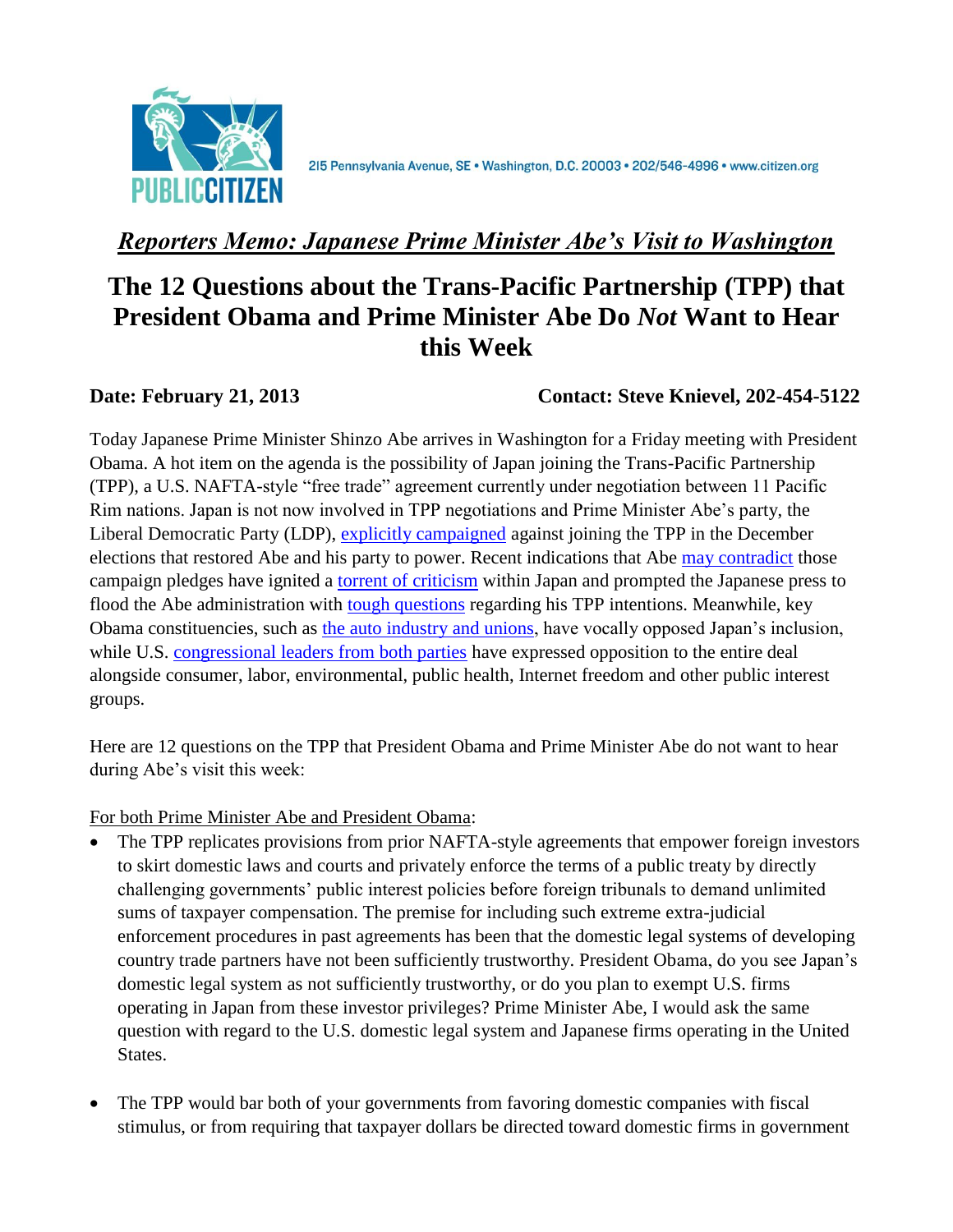procurement. China, meanwhile, remains free to pursue such pro-growth, domestically-focused strategies. If both Japan and the United States intend to compete with China, why would either country benefit from such limiting provisions in the TPP?

## For President Obama:

- In your recent State of the Union, you stated a priority of ["making America a magnet](http://www.nytimes.com/2013/02/13/us/politics/obamas-2013-state-of-the-union-address.html?pagewanted=all&_r=0) for new jobs and manufacturing." Given that wages in Vietnam are approximately one-third of those in China, how do you see the TPP – a NAFTA-style deal with Vietnam – contributing to your manufacturing growth goals for America?
- Japan's powerful rice lobby has successfully pushed Prime Minister Abe's party to conditionally reject the TPP unless Japan is granted an exemption from tariff cuts on sensitive products like rice. Vietnam, as one of the world's largest rice exporters and a TPP negotiating party, is unlikely to accept such an exemption unless the United States grants Vietnam greater access to its own sensitive economic sectors, such as the manufacturing sector that you pledged to expand in your State of the Union speech. How do you expect to simultaneously satisfy Japan and Vietnam and grow American manufacturing?
- The U.S. auto industry and unions, key supporters of your administration, have rejected Japan's inclusion in the TPP, citing Japan's resistance to lowering import barriers on U.S. autos. Have you been able to extract from Japan a commitment to lower these barriers as a precondition to joining the TPP?

## For Prime Minister Abe:

- Your party has stated that it is not interested in joining the TPP unless you are guaranteed that there is no precondition that tariffs must be cut on all products without exception. Given that no such assurance has been given, what do you have to discuss with President Obama regarding the TPP?
- Given the LDP campaign pledge to protect the national healthcare system, have you been able to extract from the United States a commitment to exempt Japan from the provisions in the proposed TPP text that would extend medicine patents and challenge national drug formularies?
- Japan's legal associations have opposed the TPP's proposed inclusion of investment provisions that would allow foreign corporations to skirt Japan's laws and courts and directly challenge Japanese domestic policies in foreign tribunals, demanding taxpayer compensation for public interest laws that they claim to be violations of TPP-granted investor privileges. Have you been able to extract a commitment from the United States to exempt Japan from these provisions?
- Japanese consumer safety groups have opposed proposed TPP rules that would require Japan to accept meat, poultry and other food from the United States and other TPP countries that are deemed to have roughly "equivalent" food inspection systems, even if Japan's specific food safety requirements were not met. Have you been able to extract a commitment from the United States to exempt Japan from these rules?